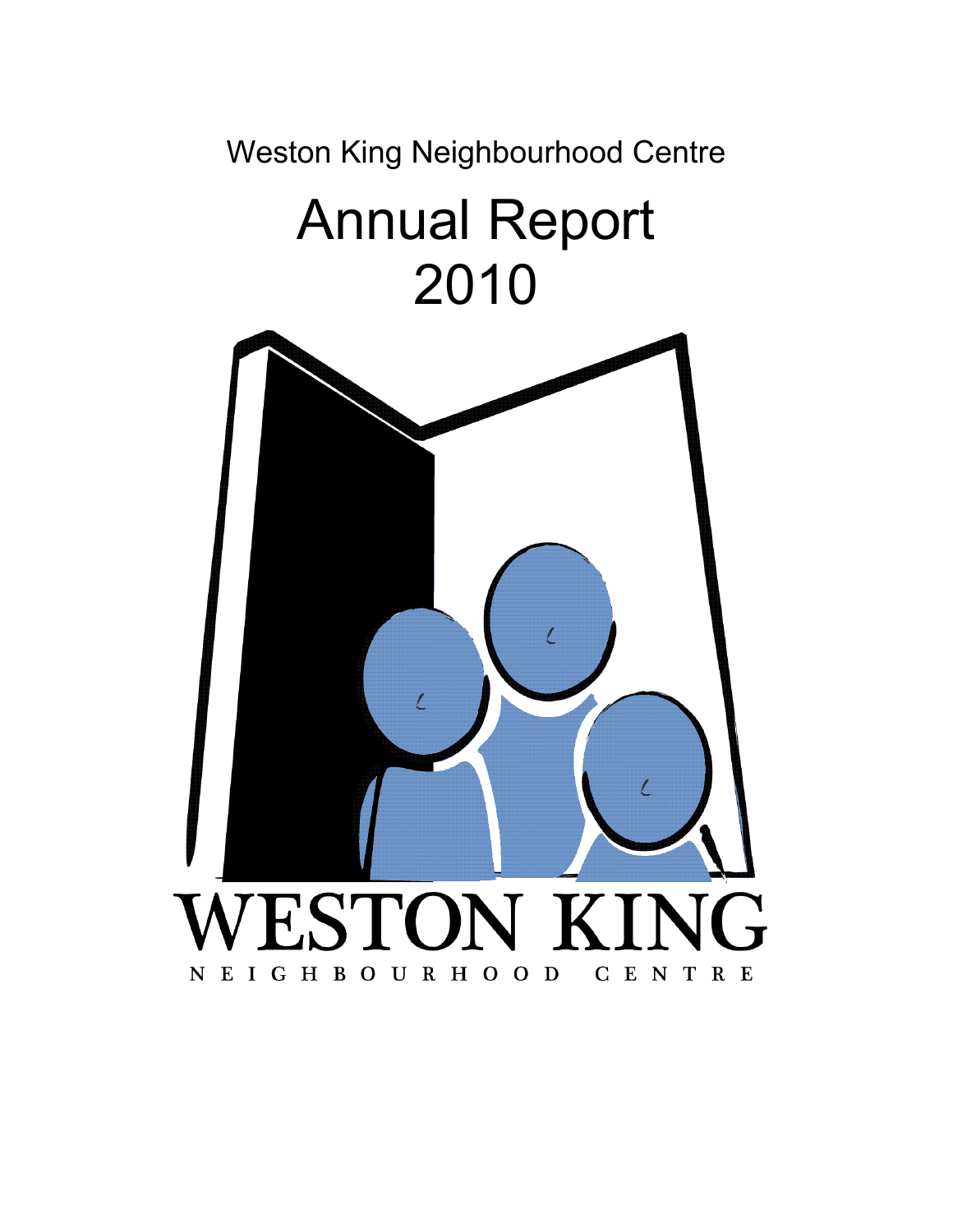

## Table of Contents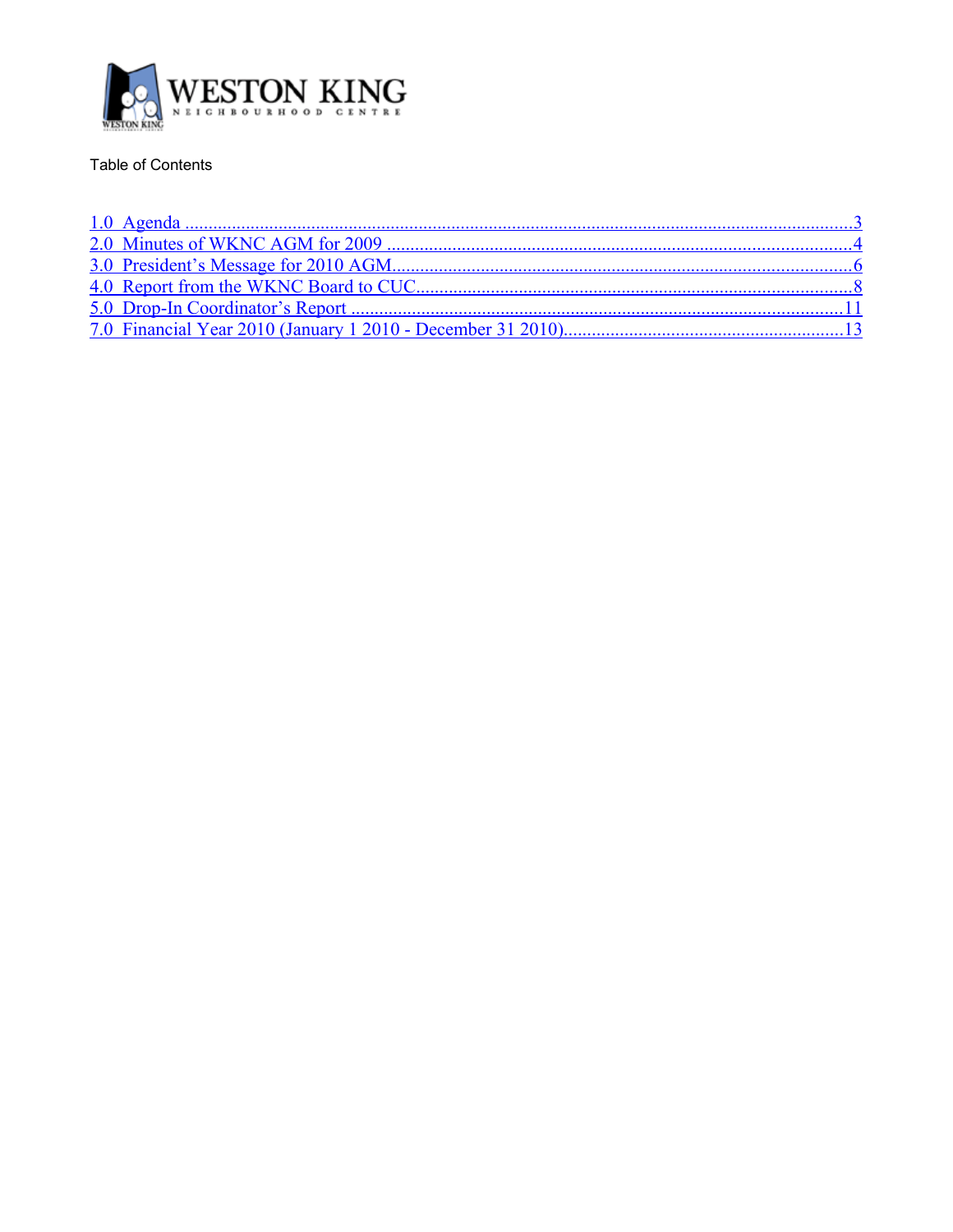

## <span id="page-2-0"></span>1.0 Agenda

Date: Tuesday, April 19, 2011

- Time: 7:00 p.m.
- Place Central United Church Basement
- 1.0 Opening and Welcome by Chair of Board, Robert Nobel (1 Min)
- 2.0 Meeting Properly Constituted (1 Min)
- 3.0 Approval of Agenda (5 Min)
- 4.0 Welcome to Special Guests (5 Min)
- 5.0 Presentation (5 Min)
- 6.0 Approval of Minutes of Annual General Meeting for Fiscal 2009 (3 Min)
- 7.0 President's Report on Activities of Corporation (10 Min)

## 8.0 Review of Financial Statements

- 8.1 Fiscal Year 2009 (10 min)
- 8.2 Fiscal Year 2010 (10 min)
- 8.3 Appointment of Auditor for the next Fiscal Year. (5 Min)
- 9.0 Approval of Acts of Board of Directors (3 Min)
- 10.0 Election of Board
	- 10.1 Description of Board Membership (10 min)
	- 10.2 WKNC Members identifying as United Church Members (5 Min)
		- 10.2.1 Presentation of Nomination Committee
			- 10.2.2 Listing of members who previously indicated their desire to be Board members.
			- 10.2.3 Acceptance of names from the Floor.
			- 10.2.4 Presentation of Candidates
			- 10.2.5 Election of Board Members
	- 10.3 WKNC Members not Identifying as United Church Members (10 Min)
		- 10.3.1 Listing of members who previously indicated their desire to be Board members.
		- 10.3.2 Acceptance of names from the Floor.
		- 10.3.3 Presentation of Candidates
		- 10.3.4 Election of Board Members

(70 minutes)

- 11.0 Other Business
- $12.0$  Cutting of 10<sup>th</sup> Anniversary Cake
- 13.0 Meeting for Newly Elected Board of Directors Tuesday April 26, 2011 6:30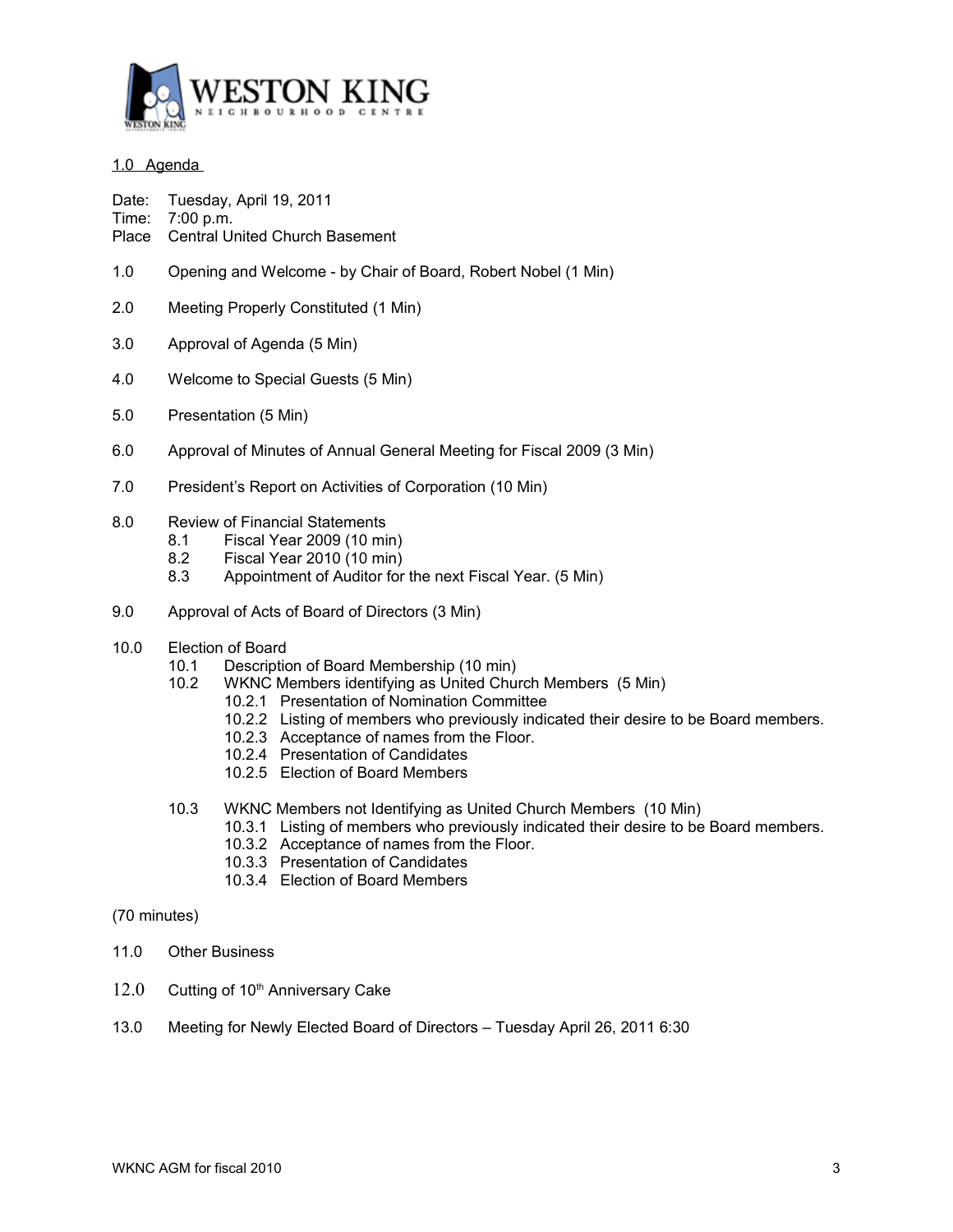

## <span id="page-3-0"></span>2.0 Minutes of WKNC AGM for 2009

#### **WESTON KING NEIGHBOURHOOD CENTER CORPORATION 2009 ANNUAL GENERAL MEETING**

Held Tuesday, April 20, 2010 at 7 pm 2017 Weston Road, Weston, Ontario

Members and guests received a copy of the Annual Report 2009 including an agenda for the meeting and a voting slip (voting members only) when they signed in at the door.

#### **1. Opening and Welcome:**

Robert Nobel, President of the Board of Directors called the meeting to order at 7.10 pm. He welcomed members and guests, including Frances Nunziata, Jennifer Cicchelli (from the office of Frances Nunziata) and Laura Albanese, MPP. Alan Tonks sent his regrets. The attendance totals were 30 voting members and 19 guests including staff. The total membership is 78 people. This constituted a legal quorum for the purposes of constituting a meeting.

#### **2. Appointment of Secretary for the meeting:**

Michael Kooiman, Secretary of the Board of Directors, volunteered to take the minutes of the meeting. The members agreed.

#### **3. Approval of the Agenda:**

MOTION by Linda Brown/Robert Schell that the agenda be approved. CARRIED

#### **4. Presentation:**

George Henry of the Toronto-Humber Rotary Club spoke to the meeting. He brought good wishes from the Club, and a donation of \$2,000. Louise Clunas, Treasurer of the Weston King Neighbourhood Center, accepted the donation.

#### **5. Approval of the Minutes:**

*MOTION by Lang Moffat/Linda Brown that the minutes of the AGM held Tuesday, April 26, 2009 be approved. CARRIED*

#### **6. President's Report:**

Robert Nobel noted that 2009 was a year of transitions. We welcomed Myriam Canas-Mendes as a second staff person. We added an additional Harm Reduction worker, to a total of 1.5 FTE. The Center has also expanded in the full basement, including the large auditorium. A mural was painted, plants were added, and the overall goal of making the Center more of a home was achieved. The new kitchen was opened, after some delay. Robert noted that financing was received from the federal government. He reviewed Drop-in volunteers and Kitchen volunteers, and they were thanked with applause. Robert also acknowledged the work of the paid staff. Members of the Operations Committee were thanked, and Robert mentioned that they do the work of an Executive Secretary. The Treasurer was thanked, along with Ann Maclean, the Tuesday night coordinator. Robert mentioned that the city is now looking a long-term funding model for the Center, and discussions on this will continue. Another kitchen staff is being sought, as well as someone to take on administrative work in the Center.

#### **7. Review of the Financial Statements:**

Louise Clunas presented the 2009 financial statements. The Treasurer began with a review of the Balance Sheet. Louise then reviewed the Statement of Income and Surplus, to a total of \$348,929.52. There were a small shortfall for the kitchen renovation, which was covered by Central United Church and Toronto West Presbytery. Louise reviewed the unaudited Statement of Expenses, outlining the various types of expenses incurred through the year. She noted the diagrams on Page 13 of the Annual Report, providing a breakdown of both income and expenses.

Robert indicated that the \$27.42 discrepancy has yet to be addressed by the auditor. Until this happens, the Annual Meeting was asked to accept the statements in principle.

*MOVED by Lorena Herridge/Richard that the membership approve the financial statement as presented in the Annual Report.CARRIED*

#### **8. Appointment of the Auditor:**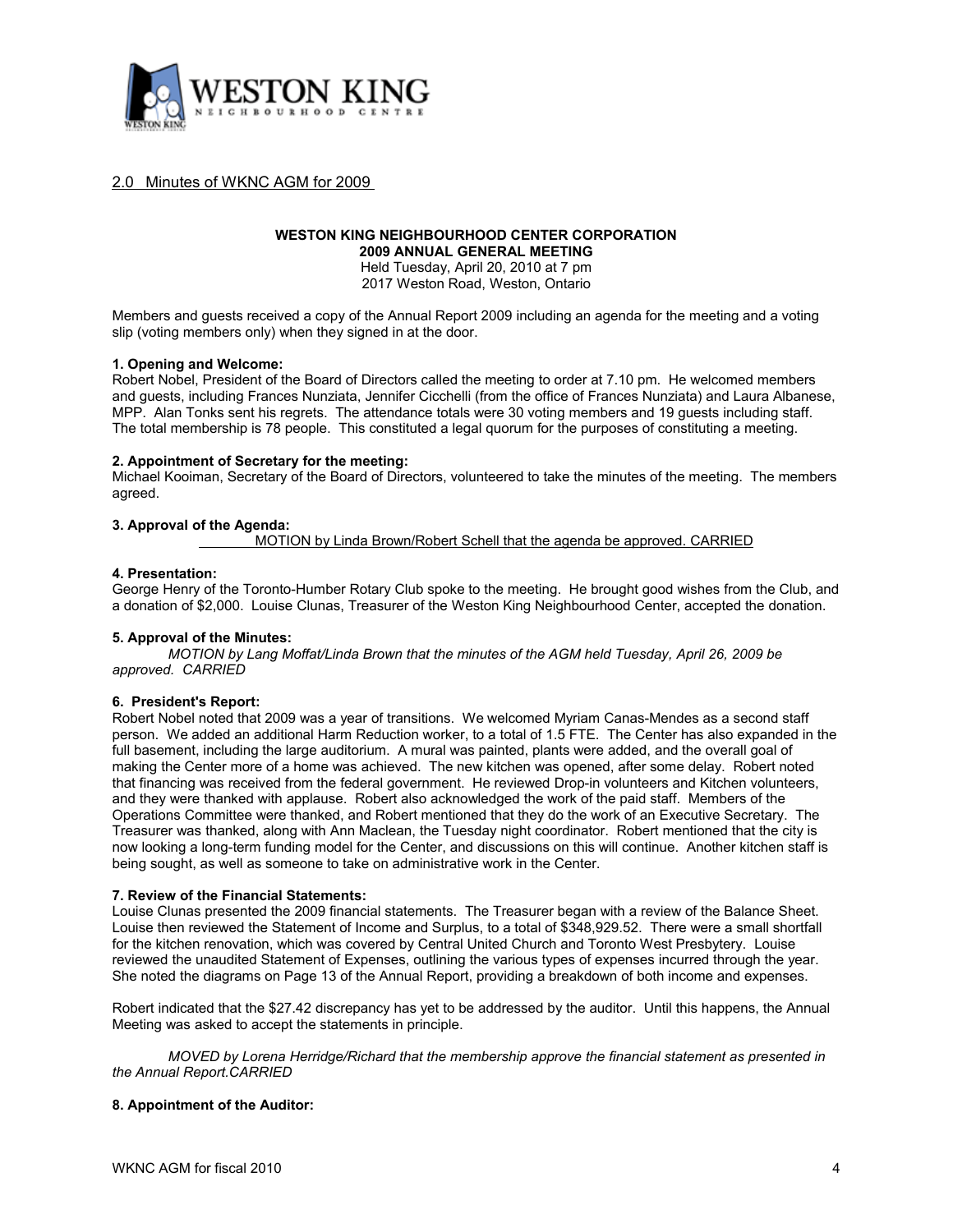

*MOVED by Robert Schell/Peter McKenzie that the membership nominate Malcolm Frazer CA as the auditor for the Weston King Neighbourhood Center. CARRIED*

#### **9. Approval of the Acts of the Board of Directors:**

Robert explained that a motion is required to confirm the decisions made by the Board of Directions throughout the year.

*MOVED by Terry Long/Linda Brown that all acts, payments and proceedings of the Directors and Officers of the Corporation since its last Annual General Meeting. CARRIED*

#### **10. Election of the Board:**

Robert thanked the Operations Committee again, and noted that they give the greatest number of volunteer hours in the Center. The job is comprehensive and comes with high expectations. Robert Schell spoke about his experience as a Director in the past year. He noted the help he received from staff and other Directors, and thanked Lang Moffat for his advice and guidance.

There are two slates, one affiliated with the United Church of Canada, and another that includes members of the community.Nominations were called and those agreeing to stand for election were listed. United Church affiliates:

Ann Maclean Barbara Bisgrove Lang Moffat Robert Nobel Sylvia Hampton Michael Kooiman Louise Clunas Leo Marshall

*The membership were invited to approve the United Church affiliates, and they agreed.*

Community members nominated:

Hanna Mlodzianowska Peter McKenzie Timothy Barlow Marion O'Sullivan

*The membership were invited to approve the community members, and they agreed.*

#### **11. New Business:**

Frances Nunziata spoke and thanked Barbara Bisgrove for her involvement in the community. She also thanked Center volunteers for community clean-up day. Marion O'Sullivan spoke on behalf of the Weston BIA and thanked Bo, a member of the Center, for participating in BIA programming, including cleaning garbage and watering the planter boxes. Laura Albanese noted that April 18-24 is volunteer week in Ontario, and thanked those willing to dedicate time to the Center.

*MOVED by Lang Moffat/Terry Long to thank the retiring Directors: Robert Schell, Sherry Nimmo and Louise Hope. CARRIED* 

#### **11. Meeting Adjourned:**

The meeting adjourned at 8.20 pm.

M.IK 2010-04-21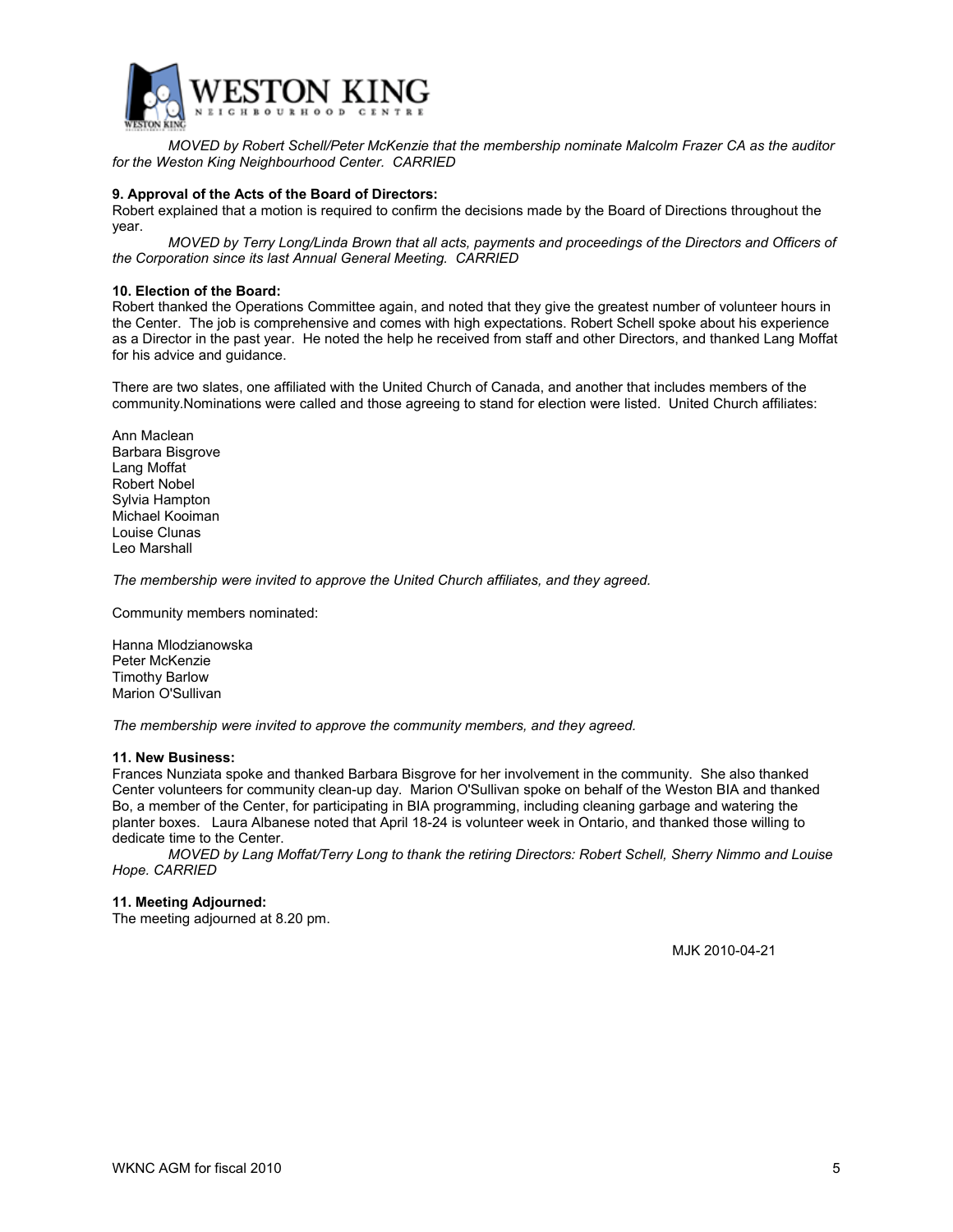

## <span id="page-5-0"></span>3.0 President's Message for 2010 AGM

The 2010-year has been a year of changes and challenges. As an organization we have been able to meet them head on for the benefit of our members and the organization. One purpose of the annual meeting is to evaluate the past and apply the lessons learned to the future.

The Harm Reduction envelope saw most of the change in the past calendar year. The first half of the year, saw Sarah continue to explore the role and increase her comfort with taking charge and making the program her own. She was very successful in defining the deliverables of the program and engaging the peer workers in an expanded and self-replicating program.

However, in May we were informed that our funding for the Harm Reduction program would not be renewed. The primary ostensible reason advanced by Toronto Public Health was that WKNC lacked the administrative support for the program and that the epidemiological studies showed that our population did not match the one determined to be at most risk of AIDS in Toronto. We appealed the decision to the City on the basis that our members also needed the service and WKNC needed alternatives to provide for their needs. Due to low spending, WKNC had accumulated a surplus in this envelope and this allowed the program to continue on a limited basis until the fall when alternatives had been created.

WKNC initiated many meetings with our partners in this area (Unison, The Works, and Syme-Woolner) to meet the needs of our population. Thankfully, Syme-Woolner was able to provide the Harm Reduction program working in our offices as a satellite to their program. Their staff has undergone turnover too and now Sarah is working under this program at Syme-Woolner. Our goal of providing Harm Reduction to our members has been met and Toronto Public Health can be satisfied that Syme has the Administrative support that they require.

At the end of our Trillium funding for the Food Coordinator in the fall, WKNC drafted an application for a Women's program coordinator. This application was not approved. The most likely reason is that there are Women's programs being offered at the Hub. WKNC will have to include evaluation of duplicate service offerings in the catchment area as part of future applications.

The Food Coordinator role went through a couple of transitions during the year. Brenetta was away on Maternity leave from February to August. During this time, Brad worked as her relief. Full of ideas of new things to do, he sparked the idea of Social Enterprise using our kitchen facilities. An attempt was made to create Jam products. The attempt illustrated some of the pitfalls of this kind of activity, and the WKNC Board has been investigating and learning more about this exciting direction in the industry. We welcome Brenetta back and enjoy her capable contributions to our staff team.

The position of the Food Coordinator was chosen some three years ago to direct our energy against and it has proven as critical as anticipated. As a result, all of our current funding efforts are targeted to ensuring that this position is funded. Though we are using small amounts from various funders to achieve the goal, the long-term vision it to have it fully funded by the City as an integral part of our service offering.

As part of our deepening relationship with the City, the HPI fund was able to contribute money to paint the large hall and almost all of the rest of the Drop In. The heating system was re-wrapped and a new staff washroom installed. More funding has been obtained for this calendar year for capital maintenance projects that are much needed: new washers and dryers and a dishwasher.

WKNC has discussed the fiscal situation with the staff at Shelter, Support and Housing. They have been very supportive of WKNC. As a result, we are a little more confident of the continuity of our funding. The next funding cycle is expected to be for a three-year term. The length of this term should give us a strong basis for continuing the programs offered at WKNC. We appreciate Ken and Myriam who have given so much to the programs of their caring and skills. We thank all of our staff, past and present for bringing us to this point.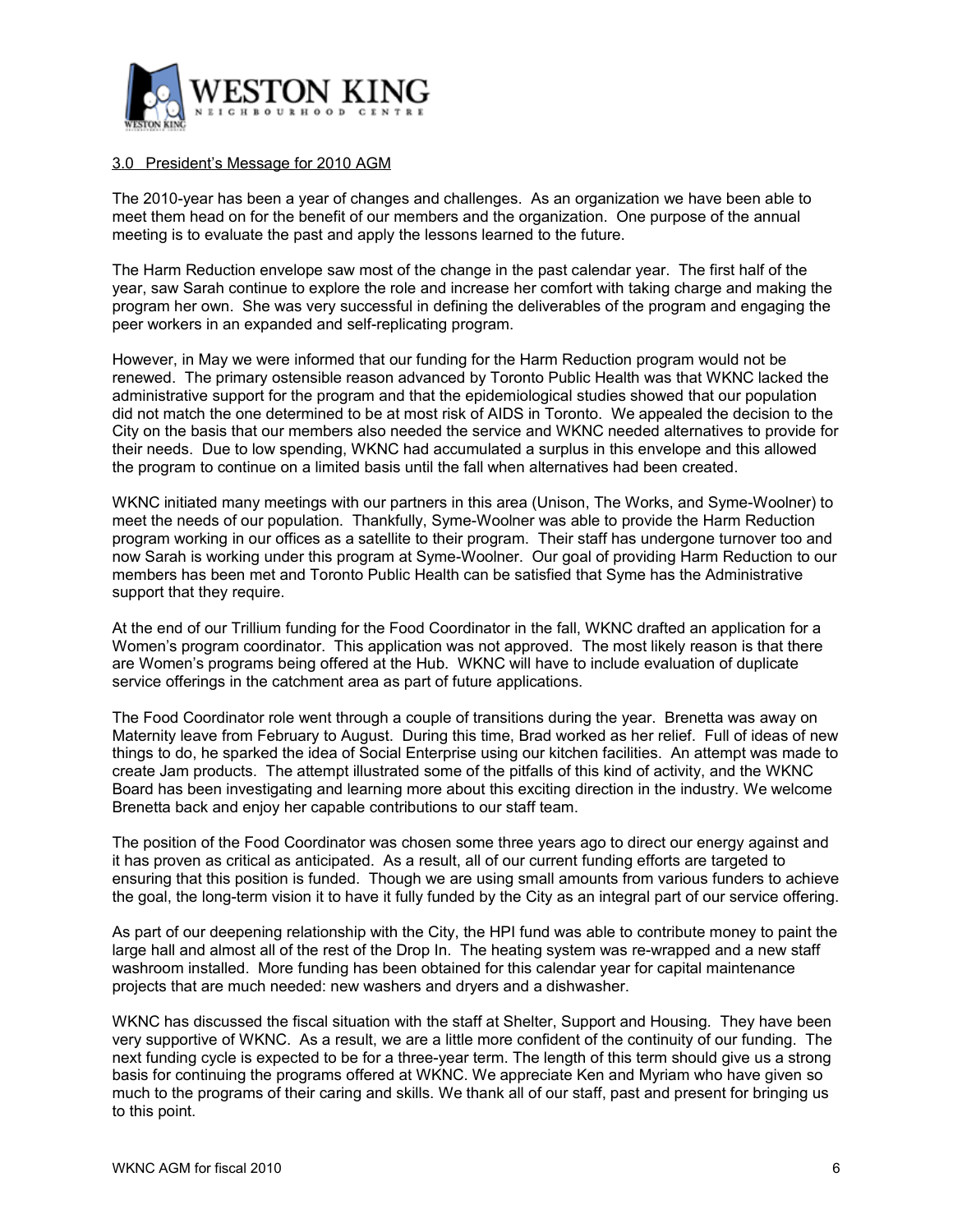

The WKNC Board has also been changing, by defining different roles to match the contributions and abilities of its members. Barbara was named the VP Operations and has been in charge of the day-today activities. Tim's growth into the role and comfort with leading has built him into the transition to Vice-President of the overall Board. As well, over the last few months, the Board has decided to try for a more committee-oriented approach to managing the operation. This structure should allow more people to make the contributions that they are able without necessarily having to be on the board.

The relationship with the church community that hosts us is getting stronger. They are at the point where their financial capacity to absorb costs has now been expended. Thus, any increase in costs that they incur will now be passed on. WKNC has been asked to absorb more fairly the costs that have been incurred; so in the short term, we will be looking for funding to help with the cost of increases in utilities.

In the fall of last year, Barbara was instrumental in documenting our operation such that we have received accreditation from the United Church of Canada as an approved Ministry. What that designation means in the short term is unknown, but it places a burden on the UCC to consider funding us as a ministry that is successful and well-managed. Thank you Barb for the extra-ordinary efforts you put in to achieve this recognition.

The future is looking as volatile as the past year, but we have not only survived, we have excelled. Longer term funding will give us the breathing space to look at funding options for new programs. We should begin a review of our strategic plan. During our last strategic Board and Staff meeting in the winter, we agreed that Social Enterprise was the direction we should be moving in for the long term. We are well positioned to solidify our growth and the service offerings for our membership.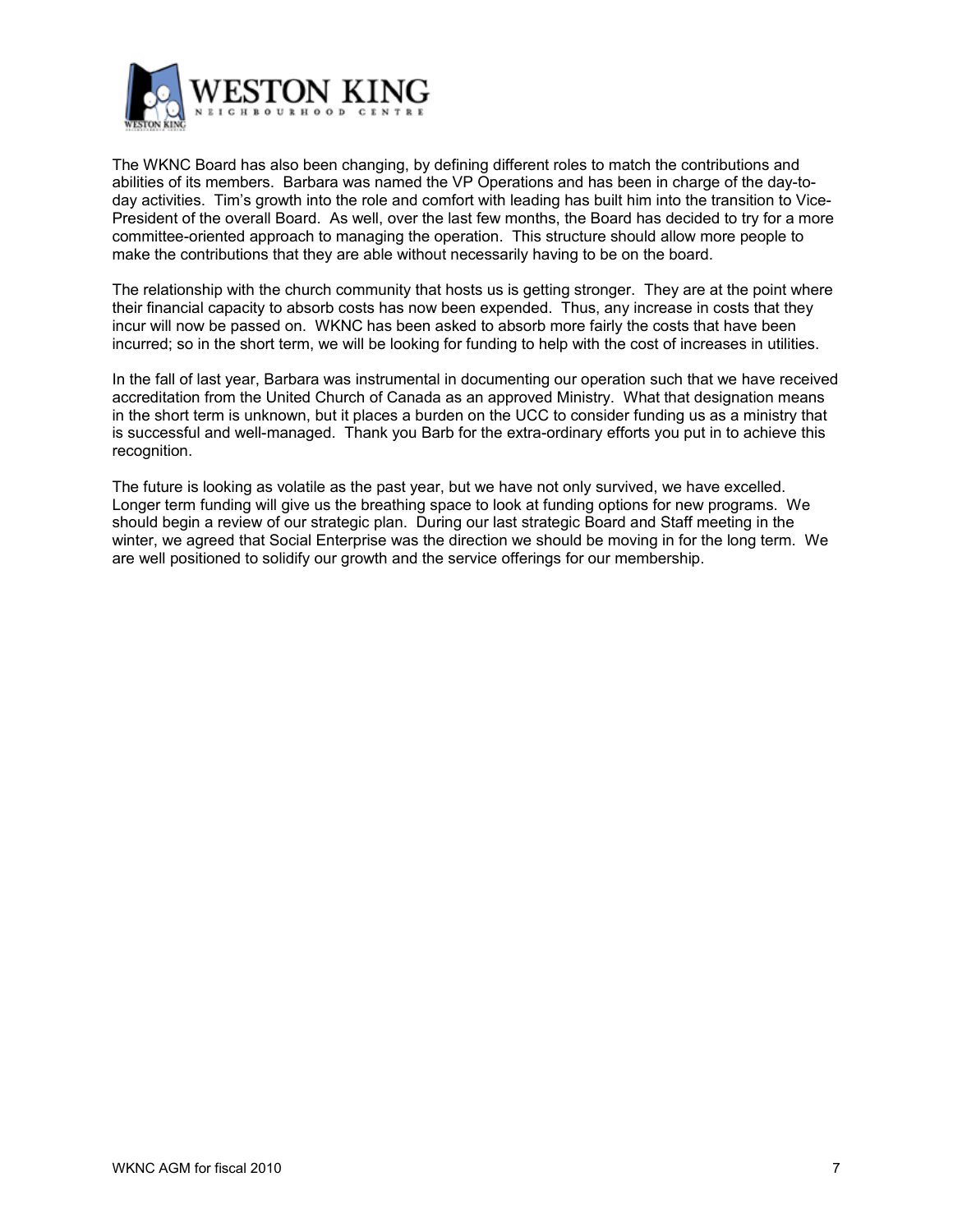

## <span id="page-7-0"></span>4.0 Report from the WKNC Board to CUC

The Weston King Neighbourhood Centre serves people who are homeless, under-housed, or living in extreme poverty in the Weston-Mt. Dennis area. As a United Church corporation, the Centre is a primary outreach ministry of Central United Church. Staff and congregational members serve the Centre in a variety of ways, including board membership, meal preparation, on-site support and as voting members of the Centre.

The Weston King Neighbourhood Centre is funded through the City of Toronto, donations and subsidized space at Central United Church. The Centre employs staff to serve in a variety of areas including the Drop-in Program, Harm Reduction Program, Food/Volunteer Program and Student Placements. The Board of Directors oversee the work of Centre employees through a unique volunteer/supervision model. Directors are on-site during program hours to ensure that the goals of the Centre are being met.

The Drop-in Program offers a variety of services including meals, counseling, referrals, healthcare and access to telephone, computer and fax. The Centre provided over 16,000 meals in 2010. Staff and volunteers are available to provide supportive conversation and referrals to food banks, housing, income support programs and settlement programs. 2010 saw a marked increase in the number of participants requiring support in the area of housing. Many were homeless or faced losing their housing. Other services were related to emerging needs, such as H1N1 shots, TTC tokens during extreme weather and the Centre's Emergency Food Cupboard.

The Harm Reduction Program focuses on the needs of sex trade workers and substance users in the Weston-Mt. Dennis area. The program provides condoms, needle kits and "safe use" kits both in the Centre and in the neighbourhood. The Harm Reduction worker offers counseling and support during Centre hours and also after hours in bars, buildings and on the street. Peer workers assist the Harm Reduction Coordinator, providing an element of safety and contacts within the at-risk population.

The Food/Volunteer Program has been enhanced by the completion of the new basement kitchen. The City of Toronto and Central United Church provided support to upgrade from a closet-size kitchen to a spacious kitchen with new appliances. The Tuesday night supper remains the largest meal of the week, with Central and Westminster volunteers cooking a high-protein meal, then served by additional congregational helpers. The Food/Volunteer Coordinator prepares meals for the rest of the week with a number of participants lending a hand.

The Weston King Neighbourhood Centre has a number of important partners in addition to Central United Church. The City of Toronto, United Way, Community Care Access Centre, Parkdale Community Legal Services, Syme-Woolner Family & Neighbourhood Centre, Daily Bread Food Bank, Second Harvest, Etobicoke Services for Seniors, and York Community Services to name only some.

On behalf of the Board of Directors, thank you, for your continued and vital support.

2010 Board Members: Robert Nobel, President Sylvia Hampton, Equity and Membership Tim Barlow, Vice-President Board Leo Marshall Barbara Bisgrove, Vice-President Operations Marion O'Sullivan Louise Clunas, Treasurer **Communist Clunas**, Treasurer **Communist Clunas** Cherman Michael Kooiman, Recording Secretary **Arun Shiamkumar** Lang Moffat, Past President **Peter McKenzie, Privacy** 

2010 Departing Board Members Hanna Mlodzianowska **Annual MacLean** 

David Alan, UCC, ex-oficio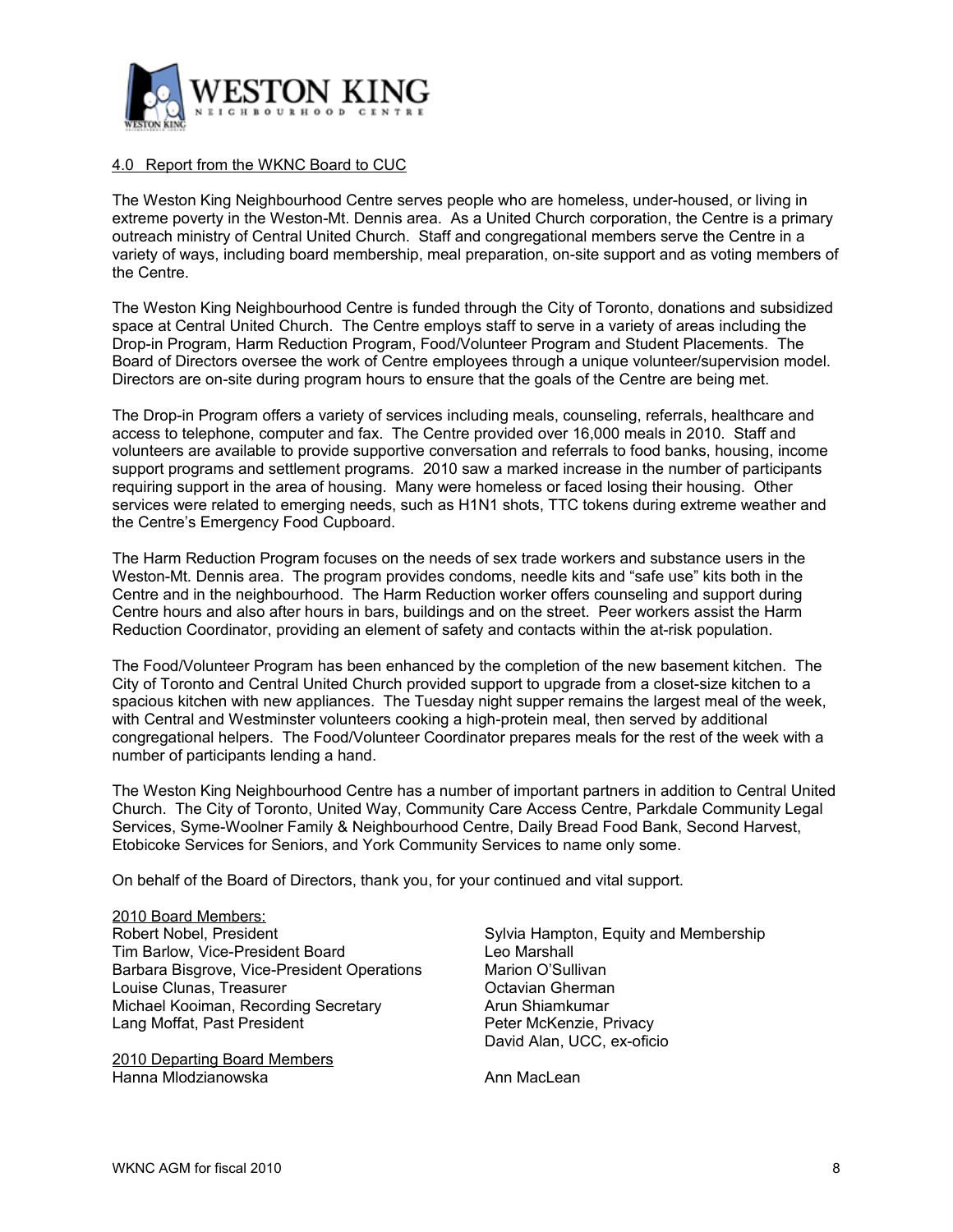

## WKNC Current Partners:

- 1. Albion Neighbourhood Services: ANS comes to the Centre to provide outreach services, housing support and follow-up support to people in the area.
- 2. Central United Church: provides rent-free space, janitorial services and renovations to the space. Congregational donations pay for the Tuesday evening community supper delivered in partnership with several local faith communities.
- 3. Daily Bread Food Bank: DBFB provides a weekly fresh food delivery as part of the Nutritious Food to Drop-ins project.
- 4. Elizabeth Fry Society provides a weekly "Work Safe Program" for women involved in the sex trade
- 5. Federation of Metro Tenant's Associations (FMTA) provides quarterly workshops on tenant's rights.
- 6. Fred Victor, provides housing help workers to WKNC on Tuesdays.
- 7. George Brown College (Social Service Worker program & Community Worker program) provides occasional student placements with WKNC.
- 8. Project Water, provides bottled water for our participants during summer heat alerts.
- 9. Project Winter Survival, provides winter survival kits for our homeless and street-involved participants.
- 10. Second Harvest: WKNC's food programs are supported by donations of food from Second Harvest. A truck comes weekly delivering surplus items from supermarkets, hotels and other donors to be used in preparing the meals served in WKNC.
- 11. St. Elizabeth Healthcare: Arranged through the Toronto Central Community Care Access Centre (CCAC), St. Elizabeth sends a nurse practitioner to WKNC once a week. The foot care and blood pressure measurement are services much in demand with the drop-in participants/
- 12. Syme-Woolner Neighbourhood and Family Centre: Syme-Woolner provides a housing worker twice a week for housing help including eviction prevention, finding subsidized housing, getting people into or out of shelters, advocacy with landlords, and housing searches.
- 13. Syme-Woolner Neighbourhood and Family Centre provides a harm reduction worker twice a week who leads the peer workers in outreach activities in the area
- 14. Toronto Drop-in Network: WKNC participates in this network of agencies providing drop-in services to identify areas of common concern and provide training support and opportunities for network development in the drop-in sector.
- 15. Toronto Public Health West Office: TPH provides community developers to provide guidance and support to WKNC Board of Directors and staff.
- 16. Toronto Public Health The Works: provides a sexual health worker and workshops in the drop in.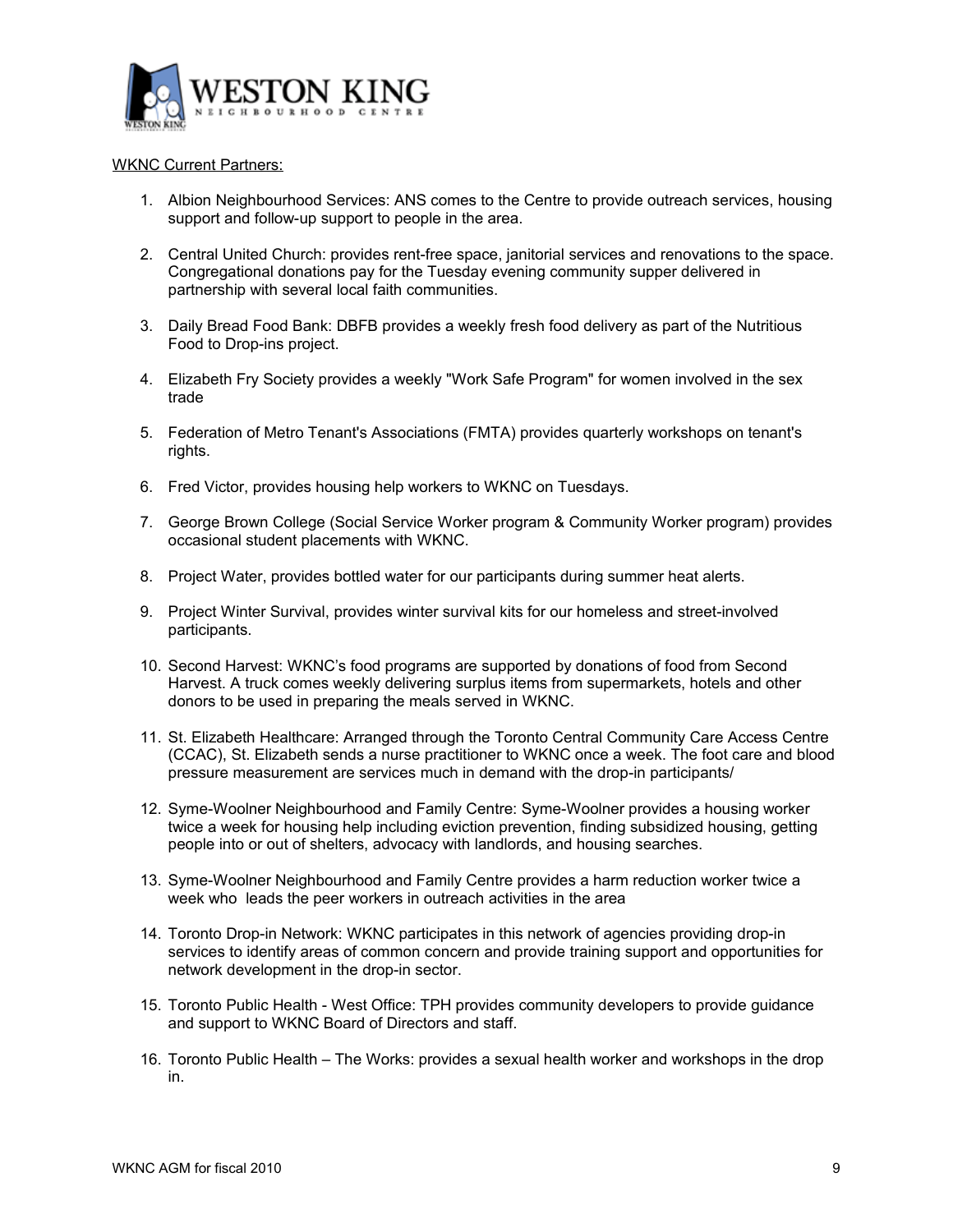

- 17. Toronto Alliance for the Performing Arts (TAPA) provides tickets for theatre, dance & other cultural events to agencies working with at-risk communities.
- 18. West Park Healthcare Centre: Long-term residents have formed a Sandwich Samaritan group, which weekly makes and delivers 10 loaves of individually wrapped sandwiches for distribution during outreach work.
- 19. Unison Health and Community Servcies conduct periodic on-site work shops on health issues such as Hepatitis C, Diabetes, Safe Hand Washing, etc. Their Hub is a local social services and healthcare Centre available to the WKNC participants.
- 20. Windfall Clothing Service: This service offers new clothing to the program participants.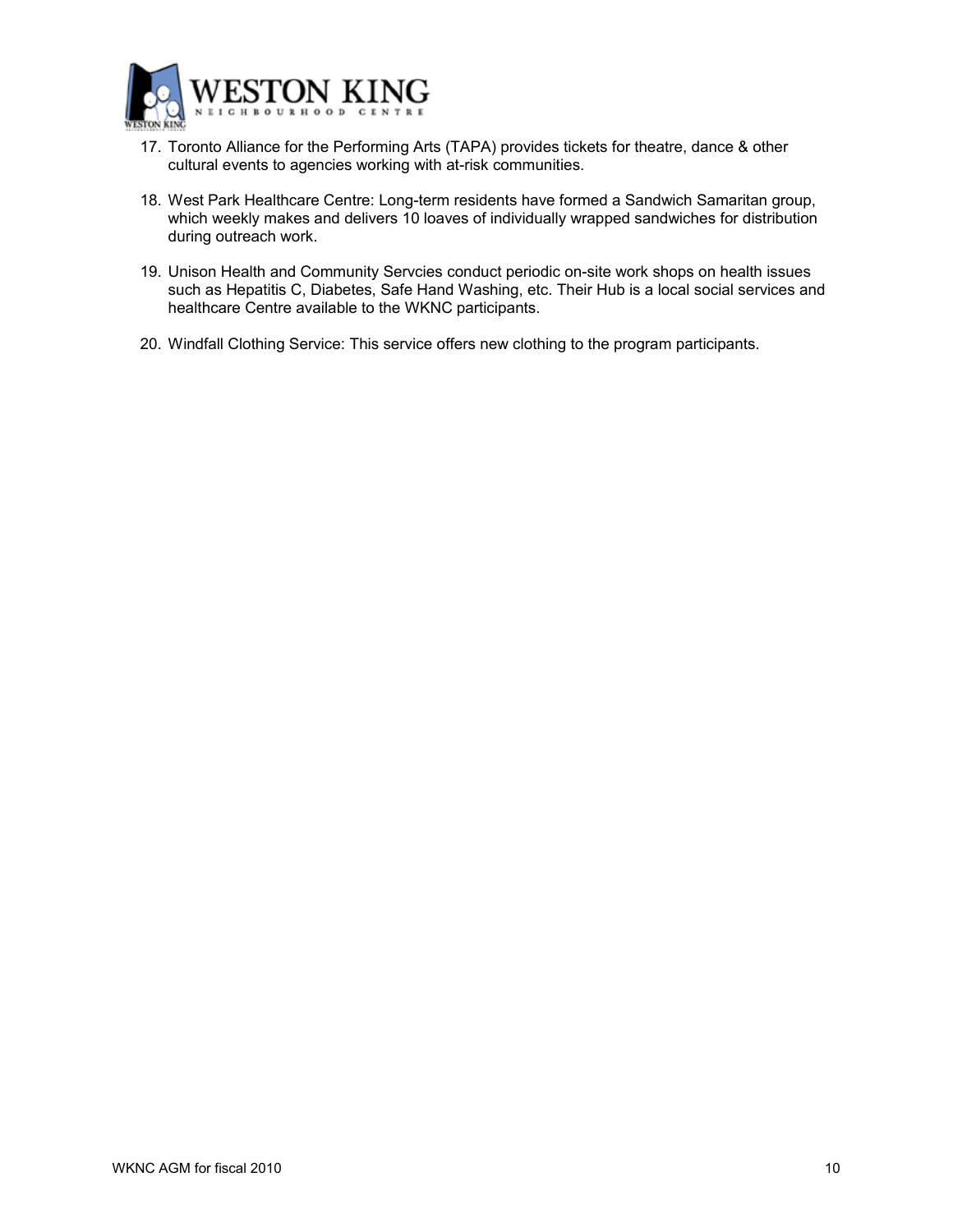

## <span id="page-10-0"></span>5.0 Drop-In Coordinator's Report

The Weston King Neighbourhood Centre (WKNC) has much to be proud of as we celebrate our 10th Anniversary. WKNC has grown from a volunteer-based outreach program of Central United Church (CUC) to a six-day-a-week, City-funded agency. In many ways, WKNC is a model of a grass-roots initiative responding to visible needs in a community and successfully evolving.

The role of the Board of Directors at WKNC is unique and extraordinary. This agency would not have survived and grown without the contribution of endless volunteer hours from dedicated members of the Board of Directors. The operational model at WKNC has been a practical one for a small under-staffed agency. It has helped to shape the team environment that characterizes WKNC.

WKNC provides essential support to some of the most marginalized and vulnerable people in our community. We serve the homeless, the under-housed and anyone in need. We provide a safe and welcoming space. We help people to connect with others and to connect with basic services. We provide opportunities for participants' needs to be heard and met.

WKNC has an excellent track record in getting people housed and helping them to keep their housing. We help people to connect with needed income support and other available resources. We help others dealing with addictions and mental health issues. We provide informal counseling and referrals where needed. Lately we've seen an increase in the numbers of newcomers and refugees coming to us for assistance.

The kitchen is the hub of our drop-in program. During 2010, 17,560 meals were served at WKNC, our busiest year to date. Behind these stats is an amazing team of volunteers from the local community. The daily meal schedule is coordinated by Brenetta, WKNC's resourceful food coordinator. The meals program at WKNC is largely dependent on the food shipments we receive from Second Harvest and the Daily Bread Food Bank. Brenetta and her team handle the challenge of preparing up to 400 nutritious meals a week based on what is delivered off the trucks from these two agencies.

The Tuesday Night volunteers, many of whom are from Central United Church, have been faithfully preparing and serving a weekly community supper since 1995. These Tuesday dinners provided the seeds for the programs and partnerships of WKNC to grow.

We have continued to place a priority on expanding our partnerships and collaborations. These links are vital for a small agency such as WKNC. We are very grateful for our housing partnerships with Albion and Syme Woolner. Last year we added Fred Victor as a housing partner. We are appreciative of York Community Services (YCS) for the trusteeship they provided during our early years and for their ongoing collaboration. The opening of the new Jane St. Hub in 2010 was a significant contribution to the community.

We were very pleased to see the return of Sarah as the Harm Reduction Worker in a new partnership with Syme Woolner.

We continue to be an active member of the Toronto Drop-in Network (TDIN), collaborating with and learning from the 50 plus other drop-in centres across Toronto.

We have encouraged more active participation in the drop in. Participants are more and more involved in the Centre's day-to-day operations. There has been an increase in volunteer and peer worker opportunities. Thanks to Myriam, our tireless and creative drop-in worker, there has been an increase in the number of outings and events for participants. We have also placed more emphasis on developing life skills and employment-related training opportunities. We encourage civic engagement, including participation in election campaigns.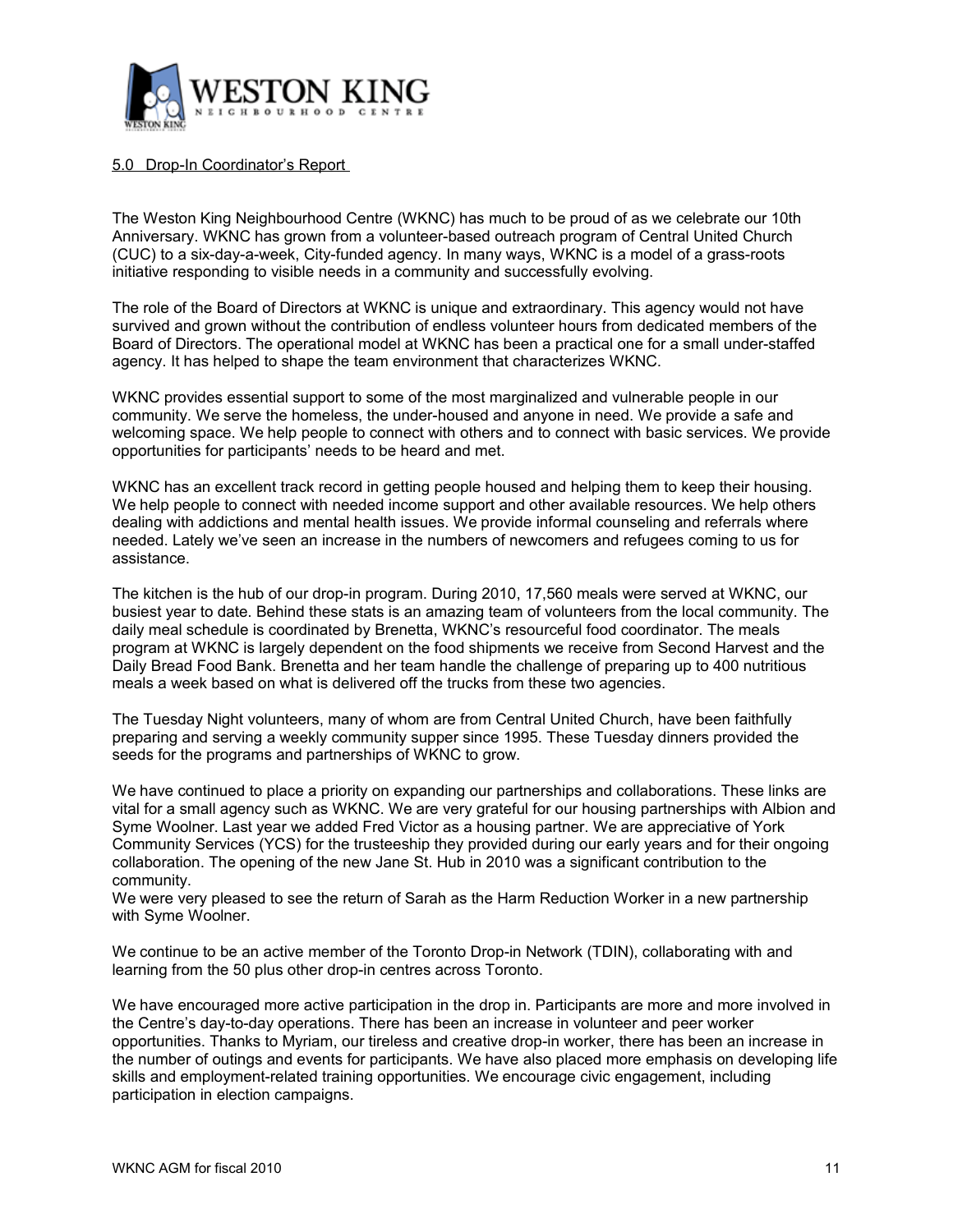

We continue to play a role in helping to revitalize the Weston neighbourhood. In the summer of 2010, WKNC held its first ever Community Festival/BBQ. We plan to make this an annual event. We participate with the Weston Village BIA in events such as the annual Spring Clean-up and the Santa Claus Parade. We volunteered with others from Central United Church in the Habitat for Humanity Build on Weston Rd. We host Toronto Public Health flu-shot clinics for the neighbourhood. Participants from WKNC volunteer with the Farmer's Market, the Best of Weston Multicultural Festival and help in maintaining public spaces and flowerbeds along Weston Rd. We are involved with the Weston Community Police Partnership (WCPP) in initiatives to make the community a safer place.

We make a special effort at WKNC to make people feel welcomed and valued and to foster a sense that they are part of a community. It is a non-judgmental atmosphere at the Drop In where those who may not 'fit in' elsewhere can feel a sense of belonging. WKNC is essentially about building community and in making a difference in people's lives. Many comment that there is a family-like atmosphere at WKNC.

WKNC continues to be one of the few open-door agencies in a very under-serviced neighbourhood. Weston-Mt. Dennis is one of the 13 Priority Neighbourhoods in the City of Toronto, identified as areas with growing poverty and few services to meet the needs of residents. One out of four residents of Weston-Mt. Dennis now live below the poverty line. Front-line agencies such as WKNC do as much as we can. But we feel humbled by these needs and recognize the need for broader solutions through comprehensive social programs around housing, income support and poverty reduction.

We continue to be grateful to our community partners, especially Central United Church, and to our funders, in particular, the Shelter, Support and Housing Administration of the City of Toronto.

Ken Theobald Drop-in Coordinator